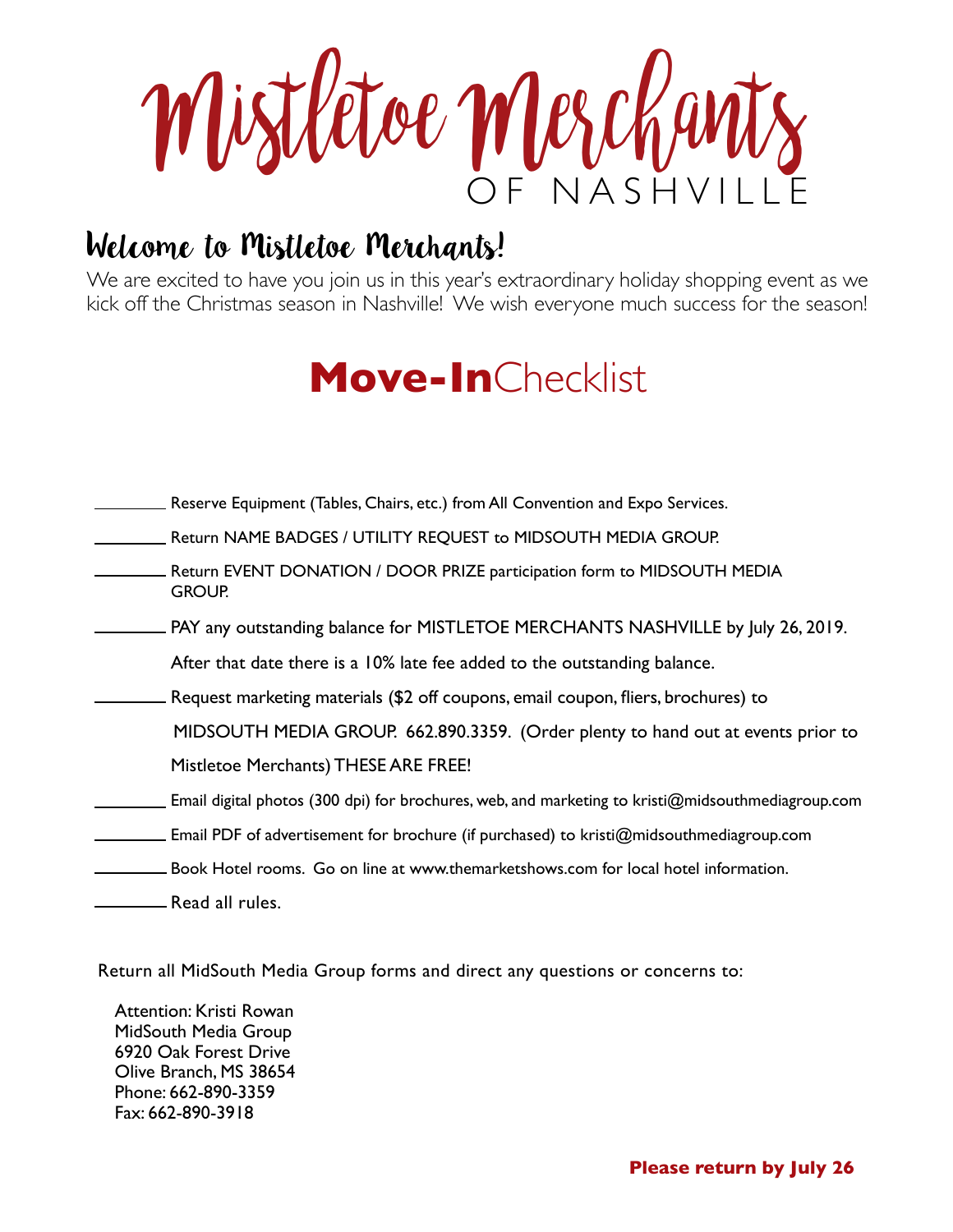

Wilson County Expo Center 945 E Baddour Pkwy Lebanon, TN 37087

Important Phone Numbers

MidSouth Media Group 662.890.3359 phone 662.890.3918 fax Wilson County Expo 615.450.3049 phone All Convention and Expo Services 865.200.8687 phone

## **Schedule**of**Events SHOWcolor - RED**

### **SHOW HOURS**

Friday 9 a.m. to 9 p.m. Saturday 9 a.m. to 6 p.m. Sunday 11 a.m. to 5 p.m. Exhibitors may enter the show one hour prior to opening to the public. See Parking following page.

### **Move-In**

### Wednesday - Noon to 6 p.m. / Thursday 8 to 6 p.m.

You must register and pick up move-in packet by 2 p.m. on Thursday prior to moving in; the move-in packet will include name badges, schedule of events, and a show guide. Please notify our office at 662.890.3359 if you will be arriving later than 2:00 p.m. Thursday for set-up.

### **Move-Out**

### Sunday 5 p.m. to 10 p.m.

*Under no circumstances may a vendor begin the process of packing up merchandise, taking down their display, or bringing*  in boxes for move-out prior the show ending during show hours. This is strictly prohibited, not only does it bring the show to *an end early in the area which you are located, it interferes with other paying vendors and customers still shopping at the event. If this occurs, you will not be invited back to future events.* 

### **DONATION ITEMS**

**Door Prizes:** Each merchant is required to donate a \$25 gift certificate as a door prize. These are printed prior to the show and used for online promotions to promote all merchants.

**Auction Items:** Need to be brought to the show office by 5:00 p.m. on Thursday. The Kidney Foundation will pick up any remaining items on Friday morning.

### **SHOW GIVE-A-WAY**

**\$250 Shop the Show:** As a grand prize we have awarded several \$250 Shop the Show bucks in \$25 increments. If you receive these, please honor as a gift certificate. I (Kristi) will reimburse these gift certificates. Please see me after the show, or you may go to the ticket booths to be reimbursed.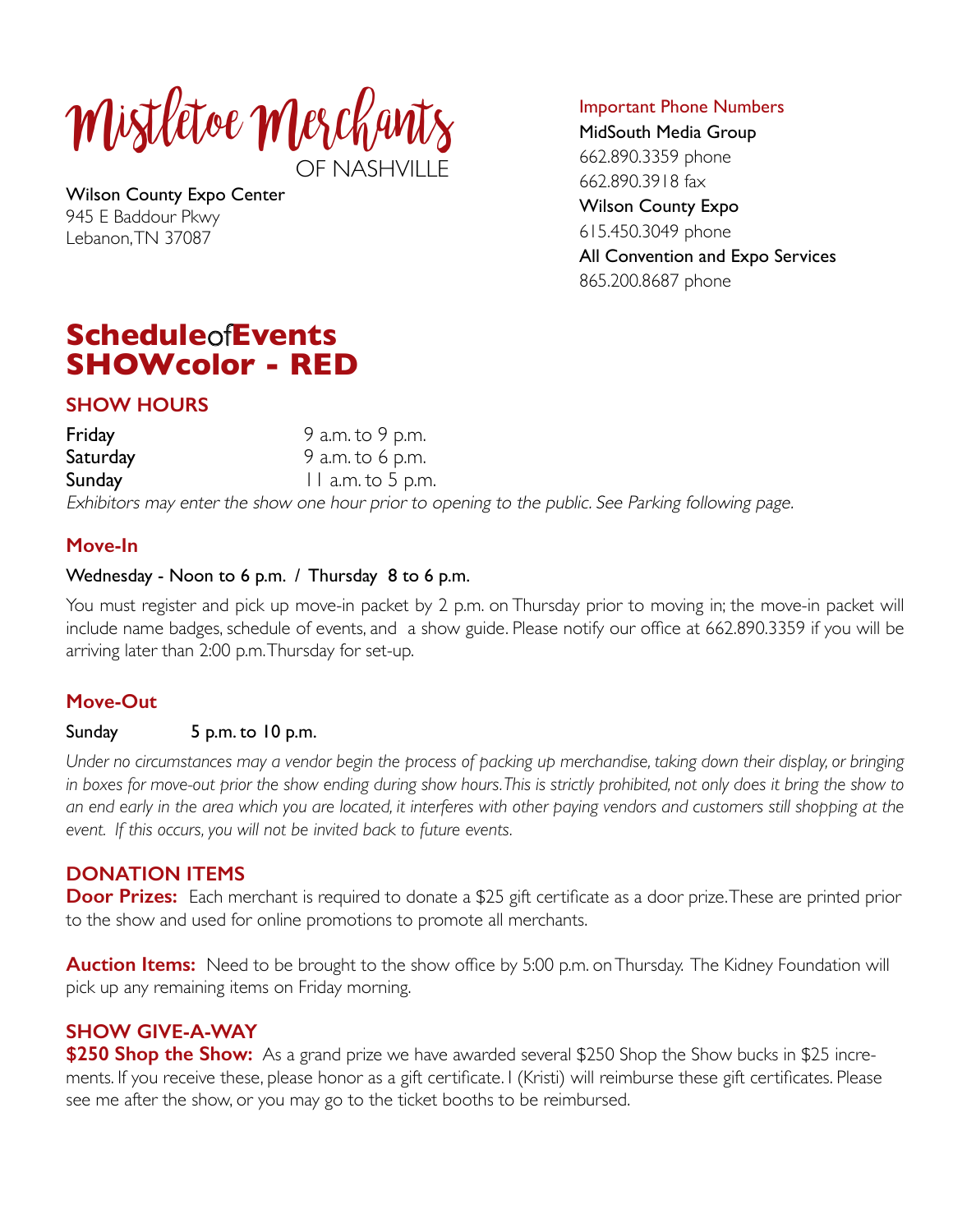### *EVENT DETAILS CONTINUED*

### **Cupcakes & Cocktails -** Friday, 5 p.m. - 9 p.m.

Free wine glass, cupcake, complimentary drinks, and auction for our guests. Free Market TOTES to the first 100 guests. Merchants may participate in the Silent Auction and get complimentary wine & beer at the bar. Sorry, our souvenir wine glasses, bags, and cupcakes are limited to guests.

**Wine / BEER Bar** Friday, 5 p.m. - 9 p.m. (open) Saturday, 9 a.m. - noon (open)

**Auction** Friday, 5 p.m. - 7 p.m. / Saturday, 10 a.m. - noon.

### *Muffins and Mimosas* **Saturday, 9 a.m. - noon**

Free muffin, complimentary Mimosas, and Free Market TOTES to the first 100 guests. Sorry, our mimosa cups, bags, and muffins are limited to guests.

### **Trash**

Dumpsters are located outside. No trash is to be thrown outside of the facility on the grounds.

### **Vendor Parking**

For the convenience and safety of our vendors, we have provided a parking lot in the back All Merchants are to park their trailers and vehicles in this lot. **No dropping of trailers in front of overhead doors during move in hours.** Security will be at the facility to let you in each morning an hour prior to opening.

**Dressing Rooms** Bathrooms are not dressing rooms. You **must** provide a dressing area if you are selling clothing.

**Signage** No handwritten discount signs are permitted. Signs must be printed and no larger than 5x7. Only exception are handwritten chalkboard signs.

### **Aisles Booths should not extend past your 10ft area. No items should be in the aisles and definitely not blocking the view of your neighbor. Please be courteous! The Fire Marshal requires us to strictly enforce this policy!**

**Lunch** Lunches are served for the merchants Friday and Saturday, 12-2 p.m., in the Hospitality Room. This is located in the lobby area. Each merchant booth is allowed two merchant lunches per day. Additional lunches may be purchased for \$8.00.

**Hospitality Room:** Will be open during all hours of the show. Complimentary water, soft drinks, and coffee are available. The Hospitality Room is located in the lobby.

### **Merchant Meeting**

Sunday, 10:30 in the Food Court. Booking of shows following meeting in the Hospitality Room.

### **To Book Future Shows**

The MidSouth Media Group staff will be available from 11a.m. -2 p.m. Sunday in the lunch room to take contracts for ALL 2020 events. You will have the opportunity to sit down and select your booths for those events, which the *first right of refusal has past*, or to rebook your current booth for this show. Those that are booking a 2020 Spring shows will be guaranteed a spot in either the Mistletoes or Holiday Market Shows in 2020. Spring Market Merchants will be given first priority to all fall events.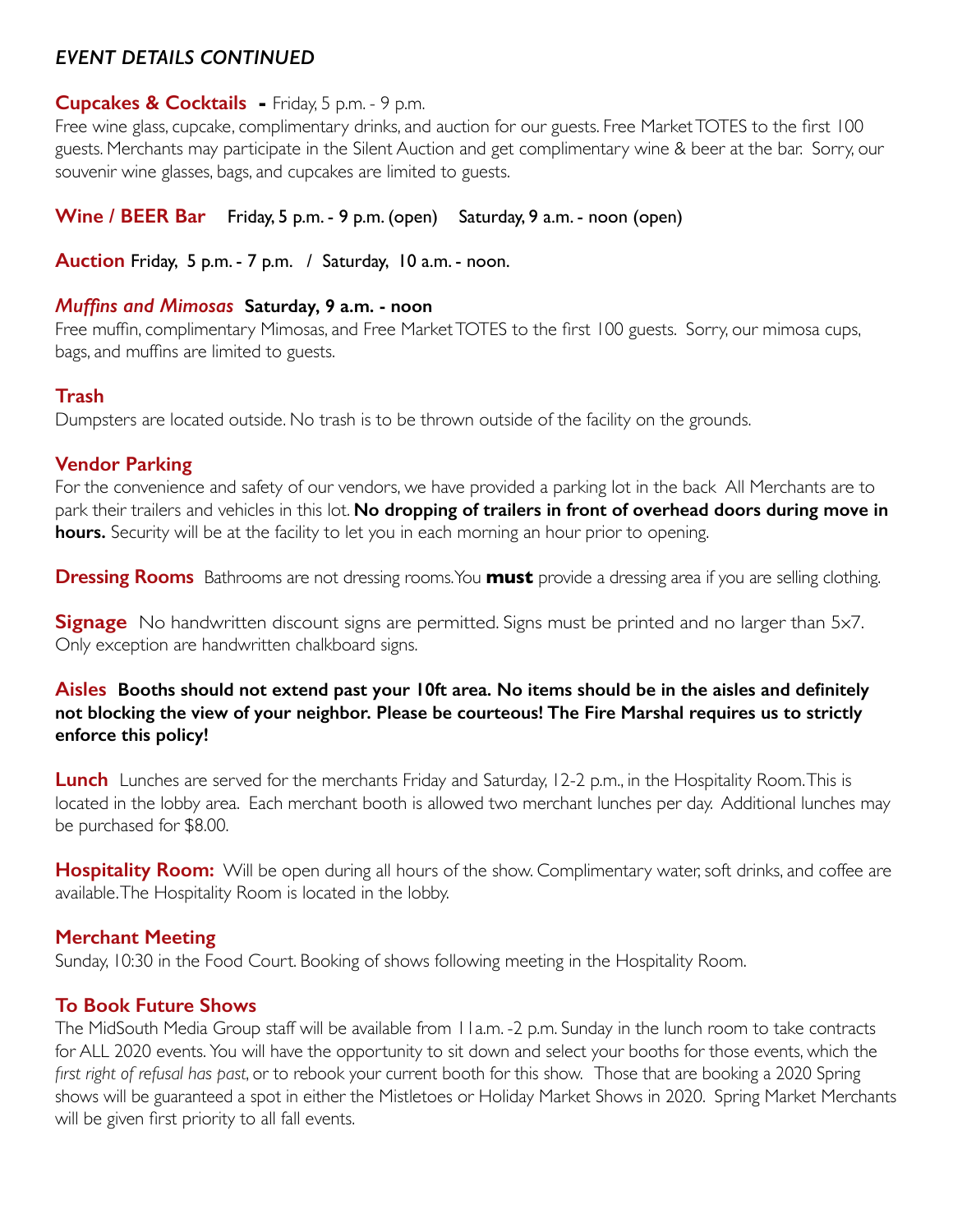Mistletoe Merchants F NASH<sup>V</sup>

# **MidSouth Media Group Rules**

### **EXHIBITOR RULES**

**1.** Staples, pins, nails, stickers, paint, masking tape and duct tape are **not** allowed on walls, floors, windows, posts or drapes. **Nylon tie straps, Gaffer's Duck Tape by Manco Inc. (for use on the floors), and 3M Command Adhesive Strips (for use on the walls) are approved.** 

**2.** Loading or unloading is prohibited in fire lanes. They will be towed at the owner's expense.

**3.** Visqueen, or heavy plastic material, **must** be used on the floor for any exhibit or display using oil, water, or any other landscaping materials.

**4.** No helium filled balloons.

**5.** Normal janitorial service will be supplied at no cost in all aisles, halls, and other access areas. Individual exhibit booth janitorial service may be arranged through the display company at a nominal charge. Wilson County Expo Center and Mistletoe Merchants is not responsible for cleaning or vacuuming any carpet provided by the display company.

**6.** There will be **no** animals, except seeing eye dogs or service pets, allowed in the building.

**7.** Mistletoe Merchants is designated a non-smoking event.

**8.** Children must be supervised at all times. Parents **are** responsible for damage done by their unsupervised children roaming the building.

**9. DO NOT** tamper with or remove light bulbs. A fine of \$75.00 per bulb, plus applicable fees will apply.

**10.** Any alterations to electrical boxes will result in a \$150.00 fine, plus applicable damage fees.

**11.** All exhibitors must construct displays within the limits of your booth. Tables **should not** extend past the poles of your booth and into the aisles.

**12.** Exhibitors **will not** be allowed to stand in the aisles, or walk the aisles handing out literature. All selling should be conducted within your booth. Fair type "barkers" shouting at the public as they pass is not allowed!

**13.** Exhibitors **can not** display "discount" banners. MidSouth Media Group promotes quality shows with quality businesses featured at the events. Any discount signs should be limited to small, **preprinted** tabletop signs  $\overline{\rm n}$ o larger than 5" x 7". Show Specials are allowed, but absolutely NO handwritten signage and NO banners stating "Everything Must Go" or "50% off All Merchadise" etc. No more that 25% of your booth should be a SHOW SPECIAL.

**14. Under no circumstances may a vendor begin the process of packing up merchandise, taking down their display, or bringing in boxes for move-out prior the show ending during show hours. This is strictly prohibited, not only does it bring the show to an end early in the area which you are located, it interferes with other paying vendors and customers still shopping at the event. If this occurs, you will not be invited back to future events. Failure to completely move out by deadline will result in a fine.**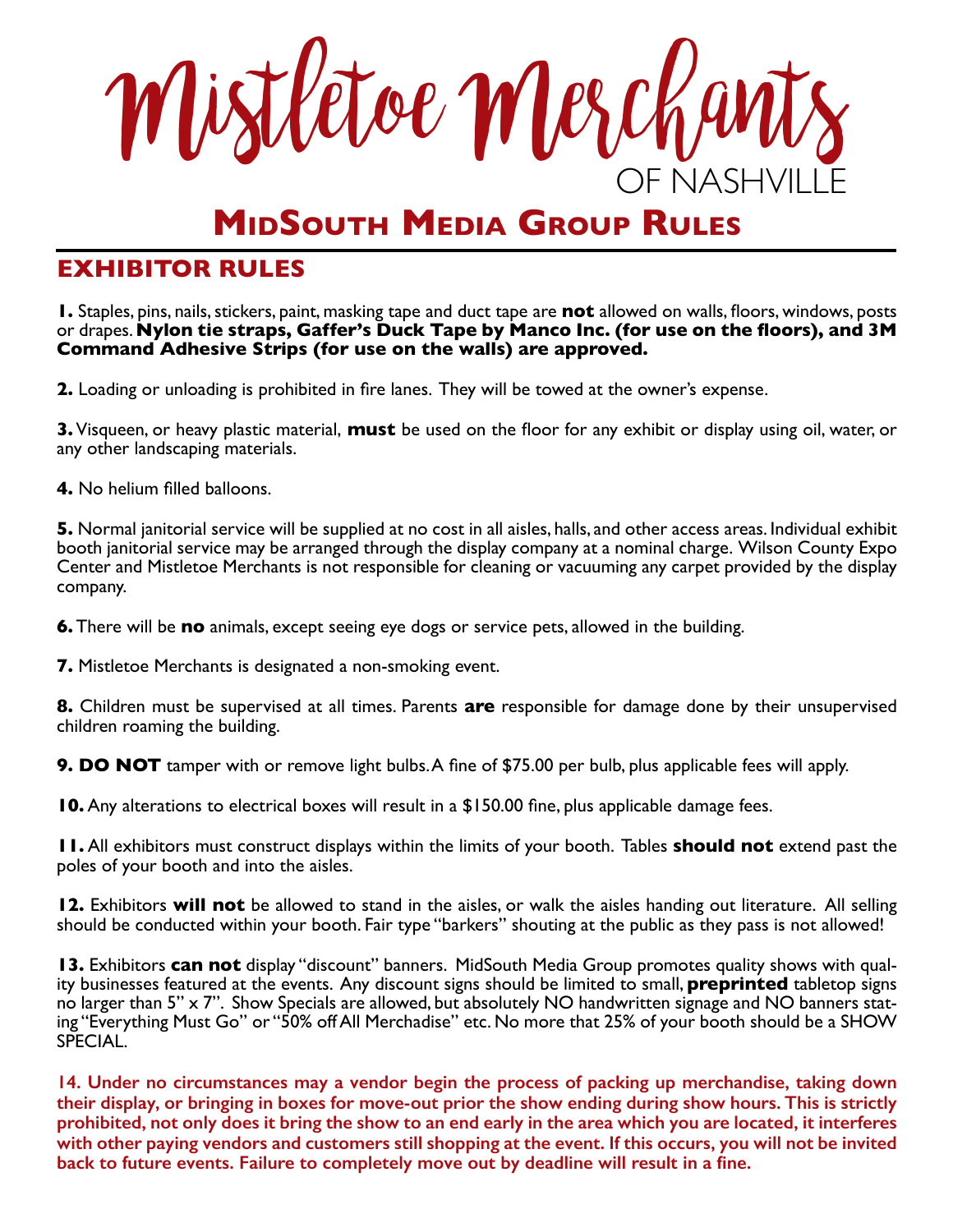

# **Name**Badge **Request**Form

Each exhibitor will receive up to four (4) name badges free. This form must be filled out with the company name and name of the exhibitor. Please list the names of exhibitors as you wish them to appear. Also, list any extra badges you will need and the total cost. Any additional or lost badges will cost \$5.00 each. These must be purchased at the time of move-in or from any MIDSOUTH MEDIA GROUP staff during the show. If names are not turned in by the July 26th deadline, badges will only list your company name; company name will be printed as written on name badge form.

### **PLEASE PRINT LEGIBLY**

| $\mathbf{I}$ .<br><u> 1989 - Johann Barbara, martin amerikan basar dan berasal dalam basa dalam basar dalam basar dalam basar dala</u><br>First Name | Last Name     |
|------------------------------------------------------------------------------------------------------------------------------------------------------|---------------|
| 2.                                                                                                                                                   |               |
| First Name                                                                                                                                           | Last Name     |
| 3.                                                                                                                                                   |               |
| First Name                                                                                                                                           | Last Name     |
| 4.                                                                                                                                                   |               |
| First Name                                                                                                                                           | Last Name     |
| <b>Additional Badges</b>                                                                                                                             |               |
|                                                                                                                                                      |               |
| $\mathsf{L}$<br>First Name                                                                                                                           | Last Name     |
|                                                                                                                                                      |               |
| 2.<br>First Name                                                                                                                                     | Last Name     |
| 3.                                                                                                                                                   |               |
| First Name                                                                                                                                           | Last Name     |
|                                                                                                                                                      |               |
|                                                                                                                                                      | Total Cost \$ |
| Utility <b>Request</b>                                                                                                                               |               |
| Please invoice me for the following:                                                                                                                 |               |
| Electric ____________________ 110V \$45 (3 days of service) ___________________ 220V \$70 (3 days of service)                                        |               |
|                                                                                                                                                      |               |
|                                                                                                                                                      |               |
| Price will increase 20% if ordered the week of the show. 9/23/19 - 9/27/19.                                                                          |               |
|                                                                                                                                                      |               |

6920 Oak Forest Drive • Olive Branch, MS 38654 or fax to 662.890.3918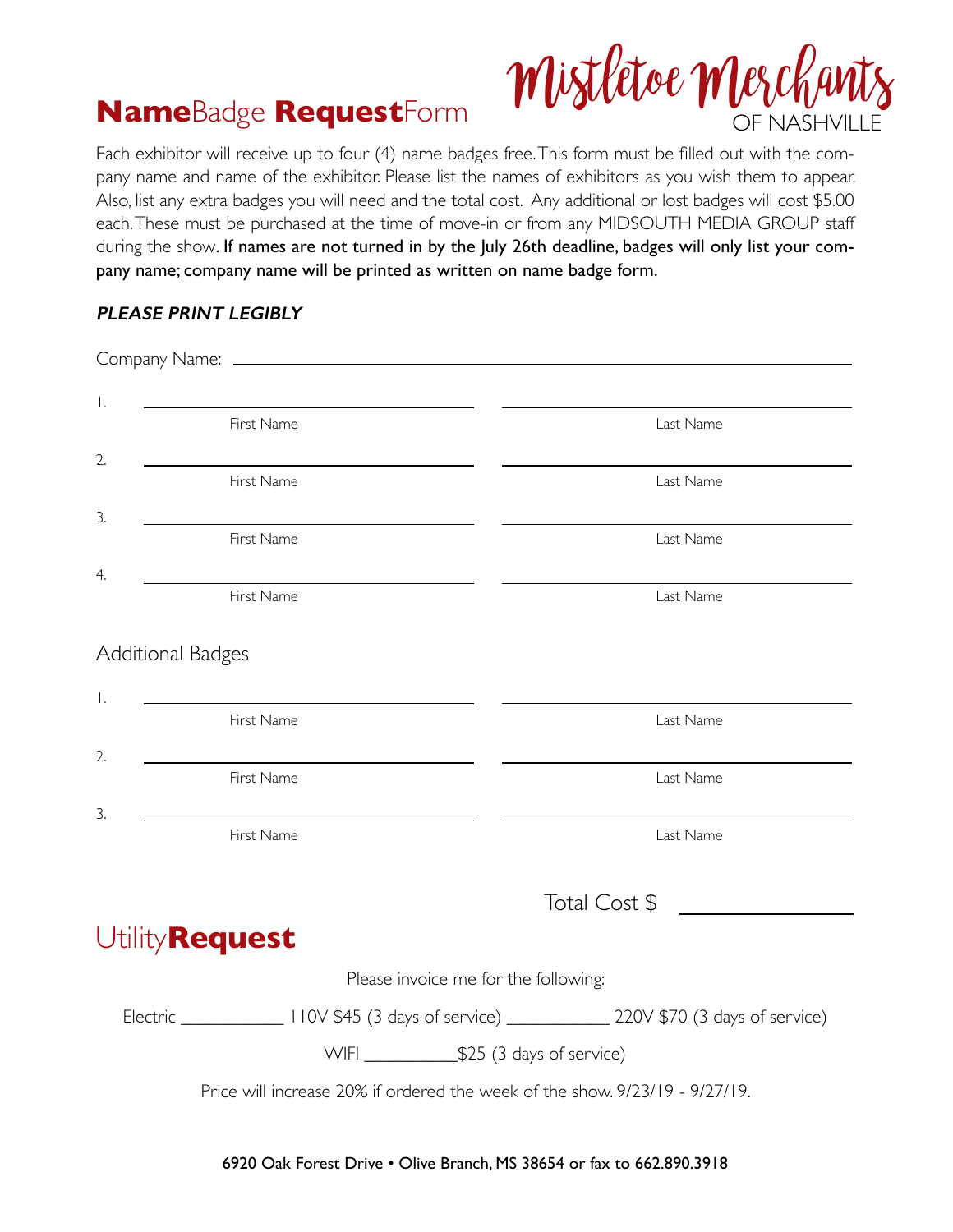

### **Request for Marketing Materials**

# Promote Your Business

**To help ensure your success at Mistletoe Merchants, we offer the following marketing materials for your use.**

| Name           | <u> 1989 - John Harry Harry Harry Harry Harry Harry Harry Harry Harry Harry Harry Harry Harry Harry Harry Harry H</u> |                                     |
|----------------|-----------------------------------------------------------------------------------------------------------------------|-------------------------------------|
| Company        | <u> 1980 - Andrea Stadt Britain, amerikansk politiker (</u>                                                           | _Phone/Cell________________________ |
| <b>Address</b> | <u> Alexandria (m. 1888)</u>                                                                                          |                                     |
| City           | <u> 1980 - Johann Stein, marwolaethau a bhann an t-Amhair an t-Amhair an t-Amhair an t-Amhair an t-Amhair an t-A</u>  | $State$ $Zip$                       |
| Web site       | <u> 1989 - Johann Stein, mars an deutscher Stein und der Stein und der Stein und der Stein und der Stein und der</u>  |                                     |
| E-mail         |                                                                                                                       |                                     |

- **1. \$2 off admission coupons**—can be used to mail to your existing clients extending an invitation to see you at the show, or used to hand out at events leading up to the show. Quantity needed (no charge)
- **2. Internet E-mail Coupon**—This is an email reminder of the show with general information and a \$2 off admission coupon that you can send to your clients via email. Email coupons will be mailed to all participating merchants 2 weeks prior to the event.
- **3. Coupons / Flyers at doors** If you would like coupons, flyers, etc handed out at the door entrances during the show, we are able to do this at the rate of \$75 per 1000 pieces supplied. Please call for more information.
- **4. Social Media**—We will have available ads that can be used for social media posts. You will be able to share them on your pages. JOIN our page on FB https://www.facebook.com/themar ketshows/ or, https://www.facebook.com/The-Market-Shows-Spring-Mistletoe-Holiday-Markets-of-Mem phis-67472188108/

#### **5. Mistletoe Merchants "Holiday LOOK BOOK" 8 1/2 x 11**

Brochure available at door of show, distributed throughout Nashville, and emailed to more than 30,000 customers. To have your company's photos considered for use in our brochure, please send hi-res photos (300 dpi) and information to kristi@midsouthmediagroup.com.

SHOW SPECIAL Yes, I would like to place an ad, please contact me.

# Full page advertisement **\$950** Half page **\$550**

Please submit digital file (PDF) CMYK 300 DPI 8.5x11 with 1/8" bleed around page. If you need assistance creating the ad, email krist@midsouthmediagroup.com for help. Deadline to book advertisement is **July 19, 2019. Ads due by July 26, 2019.**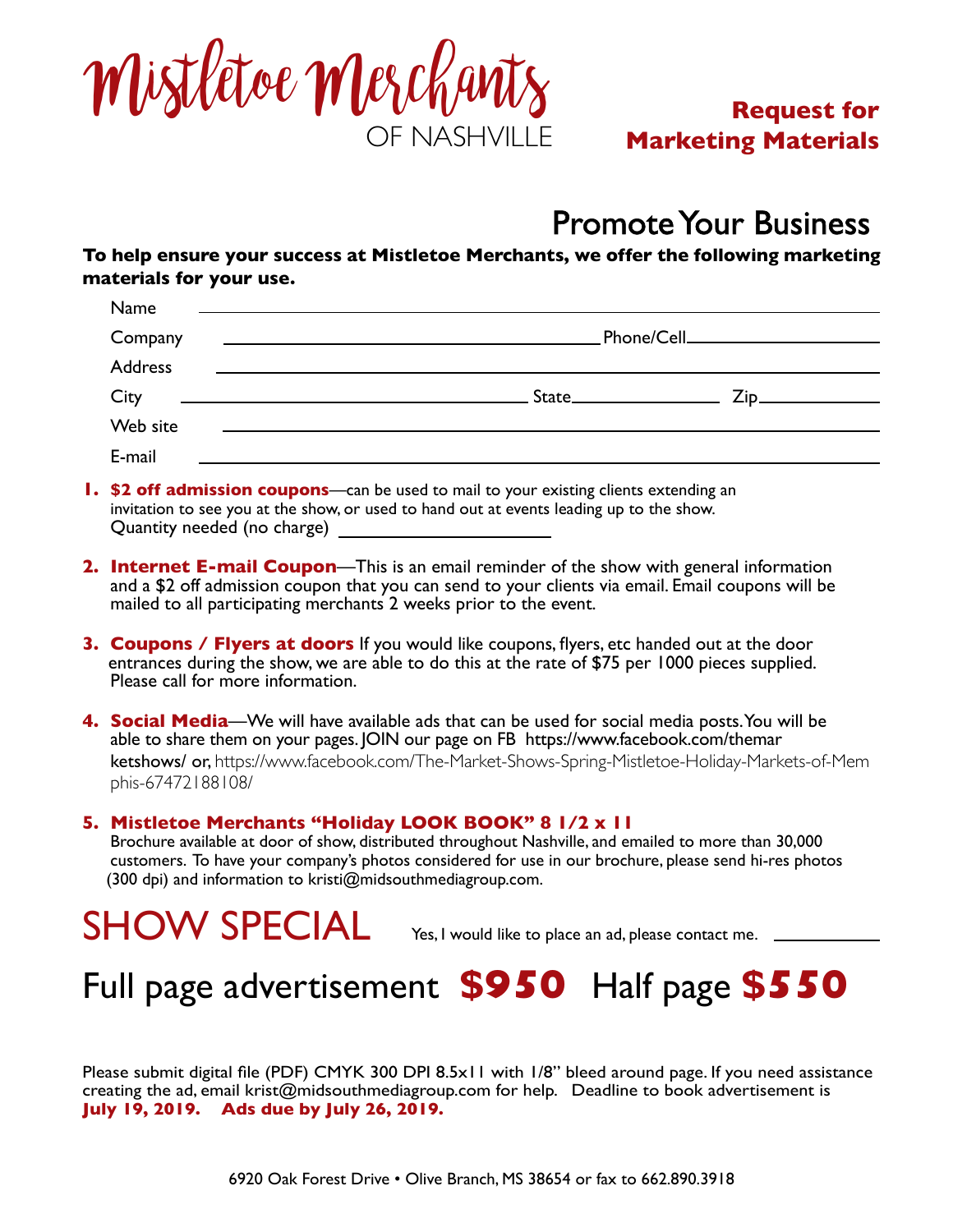



Each merchant is required to participate in the silent auction and door prize. Please fill out and return to MidSouth Media Group by July 26. **Donations should be brought to the show office at the Wilson County Expo Center during set up - by 5 p.m. on Thursday.**  Suggested donation value - \$75-100 for silent auction. Silent Auction is to benefit the National Kidney Foundation.

\$25 door prize certificate, will preprint and provide. Door prizes are used for various promotions, and winners will bring certificates to your booth to redeem.

| Contact:              |                         |
|-----------------------|-------------------------|
|                       |                         |
|                       |                         |
| <b>Silent</b> Auction |                         |
|                       | Retail Value: _________ |
|                       | *required               |

### **Door**Prize (\$25 Gift Certificate)

#### \*required

Every Merchant is required to donate (1) \$25 Gift Certificate for a door prize. Will will have these preprinted for the show. Many of these certificates will be promoted through social media and the remaining will be given during the show. This is a requirement for merchants. Please email a photo that we may use to promote your business through social media. Email photos to **kristi@midsouthmediagroup.com**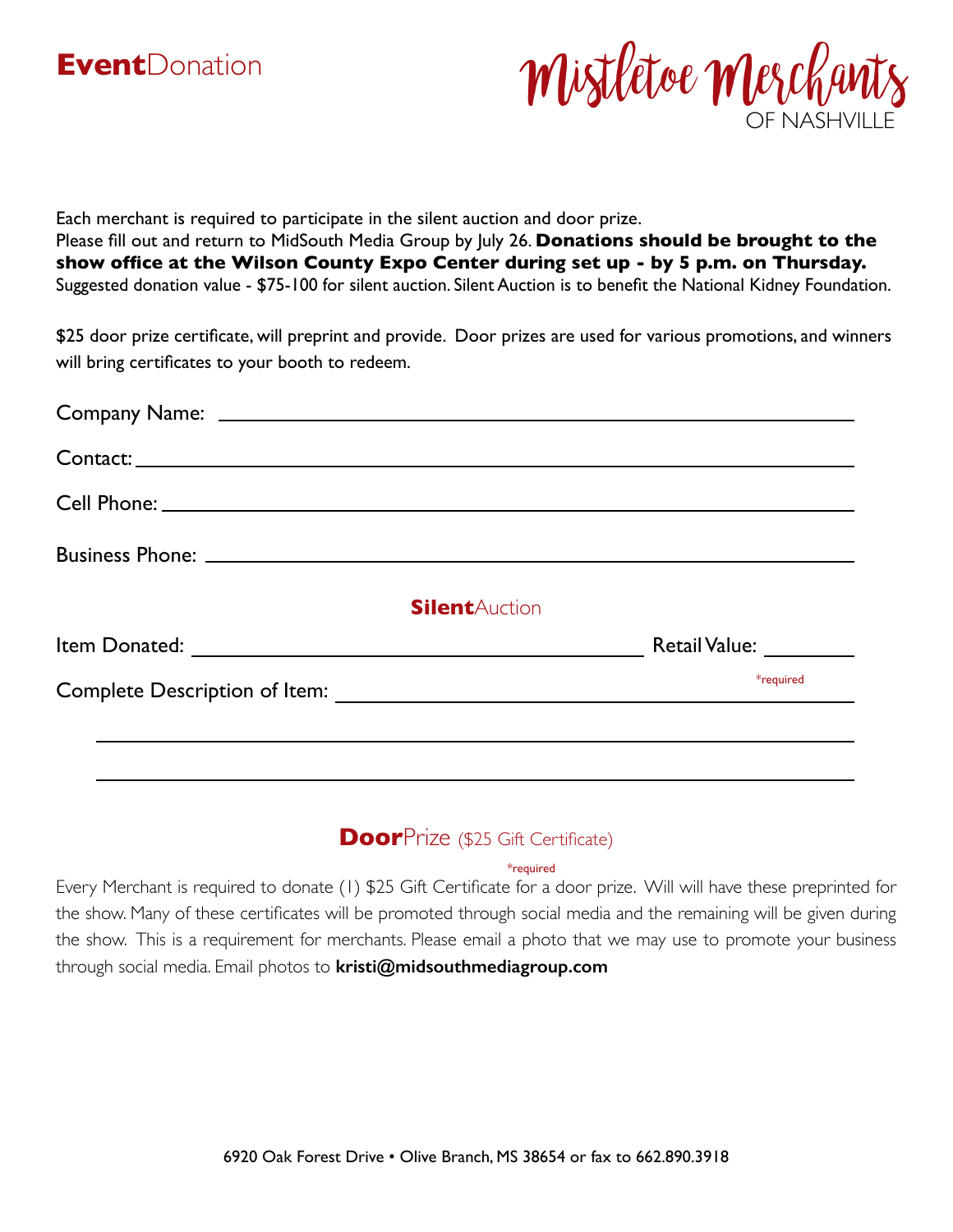# MIDSOUTH group

### **Custom Promotional Material**

Let MidSouth Media Group create a stunning marketing piece for your company at the next EXPO. Whether it's a flyer, postcard, business cards or brochure, we can design a marketing piece that will grab everyone's attention.

| <b>OUANTITY</b>                                                                 | 500      | 1000      | 2,500     | 5,000     | 10,000     | 15,000      |  |  |  |  |
|---------------------------------------------------------------------------------|----------|-----------|-----------|-----------|------------|-------------|--|--|--|--|
| <b>ITEM</b>                                                                     |          |           |           |           |            |             |  |  |  |  |
| <b>Business Cards 16pt. UV coated or Matte Finish</b>                           |          |           |           |           |            |             |  |  |  |  |
| 4/1                                                                             | \$28.00  | \$50.00   | \$75.00   | \$106.00  | \$200.00   | call        |  |  |  |  |
| 4/4                                                                             | \$28.00  | \$50.00   | \$75.00   | \$106.00  | \$200.00   | call        |  |  |  |  |
| Artwork-\$25 per business card                                                  |          |           |           |           |            |             |  |  |  |  |
| <b>Post Cards</b><br>16 pt. UV coated or Matte Finish                           |          |           |           |           |            |             |  |  |  |  |
| $4x6$ 4/1                                                                       | \$75.00  | \$93.50   | \$178.50  | \$249.00  | \$489.50   | \$726.25    |  |  |  |  |
| 4x64/4                                                                          | \$76.25  | \$93.50   | \$184.50  | \$255.00  | \$517.50   | \$764.25    |  |  |  |  |
| 5x74/1                                                                          | \$124.25 | \$193.00  | \$257.00  | \$376.75  | \$721.50   | \$1052.00   |  |  |  |  |
| 5x74/4                                                                          | \$130.25 | \$193.00  | \$261.00  | \$414.75  | \$769.50   | \$1112.00   |  |  |  |  |
| 6x94/1                                                                          | \$174.25 | \$200.75  | \$376.50  | \$579.00  | \$1061.75  | \$1693.00   |  |  |  |  |
| 6x94//4                                                                         | \$194.25 | \$237.75  | \$384.50  | \$579.00  | \$1107.75  | \$1693.00   |  |  |  |  |
| Artwork-\$75 per postcard                                                       |          |           |           |           |            |             |  |  |  |  |
| Flyers/Brochures-We will re-quote project, as paper prices fluctuate up & down. |          |           |           |           |            |             |  |  |  |  |
| 100lb. Gloss Book with UV Coating<br>$8\frac{1}{2} \times 11 - \frac{4}{4}$     |          |           |           |           |            |             |  |  |  |  |
| Flyer                                                                           | \$238.25 | \$455.75  | \$619.25  | \$959.00  | \$1850.00  | \$2,649.00  |  |  |  |  |
| Tri-Fold                                                                        | \$268.25 | \$495.75  | \$689.25  | \$1040.00 | \$2,000.00 | \$2,750.50  |  |  |  |  |
| 100lb. Gloss Book with AQ Coating<br>$8\frac{1}{2} \times 11 - 4/4$             |          |           |           |           |            |             |  |  |  |  |
| 4 <sub>pg</sub>                                                                 |          | \$621.00  | \$863.75  | \$1300.25 | \$1987.25  | \$3321.00   |  |  |  |  |
| 8 <sub>pg</sub>                                                                 |          | \$1418.25 | \$1964.25 | \$2737.25 | \$4374.00  | \$5975.36   |  |  |  |  |
| 12 <sub>pg</sub>                                                                |          | \$1881.75 | \$2651.00 | \$3835.00 | \$6280.25  | \$8608.00   |  |  |  |  |
| 16 <sub>pg</sub>                                                                |          | \$2530.50 | \$3273.25 | \$4791.50 | \$7535.25  | \$10,000.00 |  |  |  |  |
| Artwork-\$100 per page                                                          |          |           |           |           |            |             |  |  |  |  |

### **Price List**

MidSouth Media Group • 6920 Oak Forest Drive • Olive Branch, MS 38654 • 662.890.3359 • 662.890.3918 fax

**Allow 7–10 day delivery after proof approval. Pricing does not include delivery.** The state of the state of the Sheet 6/15